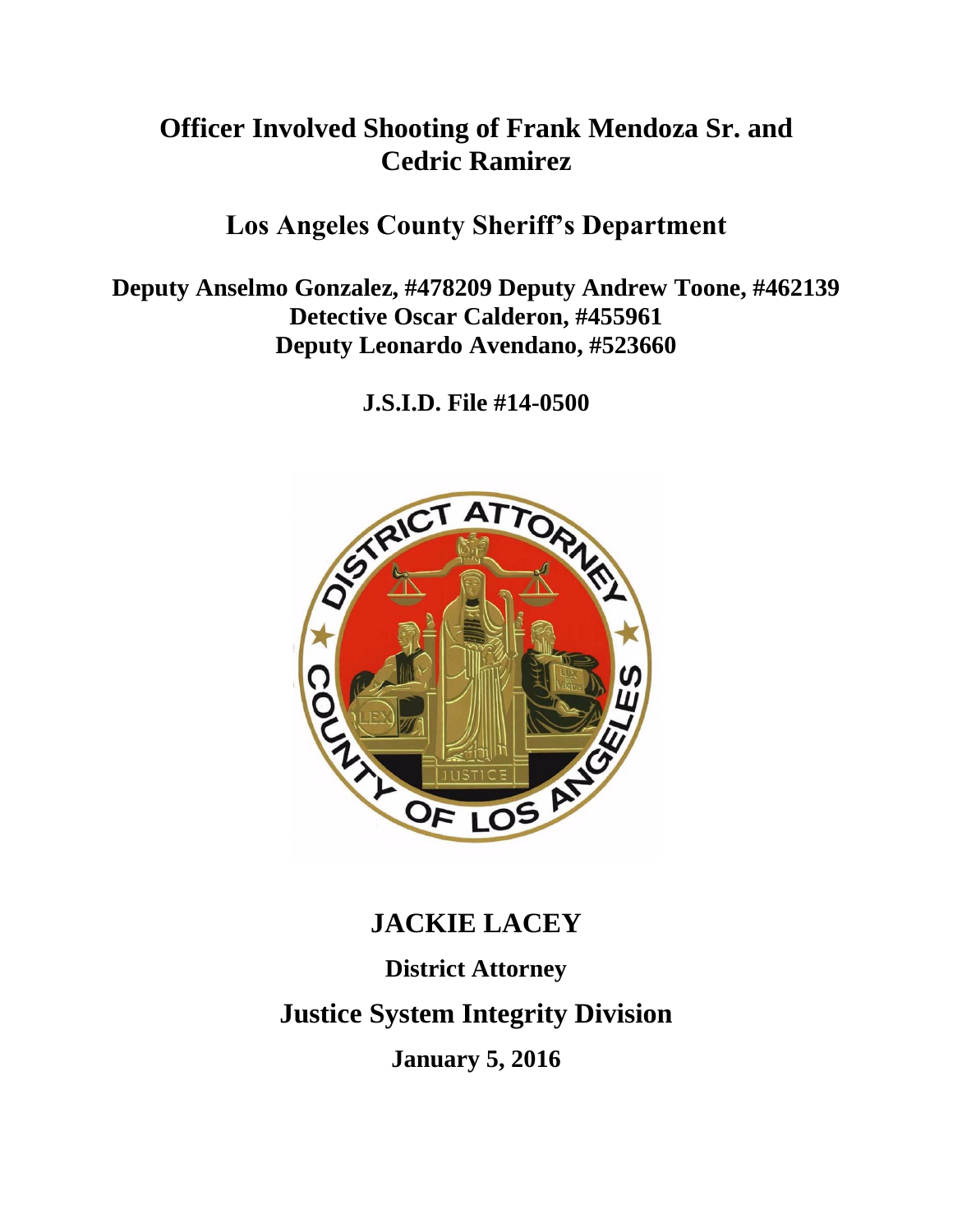#### MEMORANDUM

| TO.             | Captain Steven Katz<br>Homicide Bureau<br>Los Angeles County Sheriff's Department<br>5747 Rickenbacker Road<br>Commerce, California 90040 |
|-----------------|-------------------------------------------------------------------------------------------------------------------------------------------|
| FROM:           | JUSTICE SYSTEM INTEGRITY DIVISION<br>Los Angeles County District Attorney's Office                                                        |
| <b>SUBJECT:</b> | <b>Officer Involved Shooting of Frank Mendoza</b><br>J.S.I.D. File #14-0500<br>LASD File #014-05490-1514-011                              |

DATE: January 5, 2016

The Justice System Integrity Division of the Los Angeles County District Attorney's Office has completed its review of the August 1, 2014, fatal shooting of Frank Mendoza, Sr. by Los Angeles County Sheriff's Department (LASD) Deputy Anselmo Gonzalez, the non-fatal shooting of Cedric Ramirez by LASD Detective Oscar Calderon and LASD Deputy Leonardo Avendano and the fatal shooting of Cedric Ramirez by Deputy Andrew Toone, Special Enforcement Bureau (SEB). We have concluded that Deputy Gonzalez, Detective Calderon, Deputy Avendano and Deputy Toone acted lawfully in self-defense and defense of others.

The District Attorney's Command Center was notified of the shooting on August 1, 2014 at 9:55 p.m. The District Attorney Response Team,

responded to

the scene. They were given a briefing of the circumstances of the shooting and a walk-through of the scene.

The following analysis is based on reports submitted by LASD Homicide Division Sergeants Richard Biddle and Barry Hall. The voluntary statements of Deputies Gonzalez and Toone were considered in this analysis.

# **FACTUAL ANALYSIS**

#### **Introduction**

On July 22, 2014, LASD Pico Rivera station deputies saw Cedric Ramirez, a known "Pico Nuevo" gang member, driving a stolen car. The deputies conducted a traffic stop during which Ramirez exited the car, ran and eluded them. The deputies searched the abandoned car and recovered a loaded semiautomatic handgun, a loaded AR-15 assault weapon and a California Department of Corrections prison identification card belonging to Ramirez. A wanted flyer for Ramirez was distributed to all Pico Rivera station personnel which included a picture of Ramirez, a detailed description of the incident and notification that Ramirez was a parolee-atlarge known to be armed and dangerous.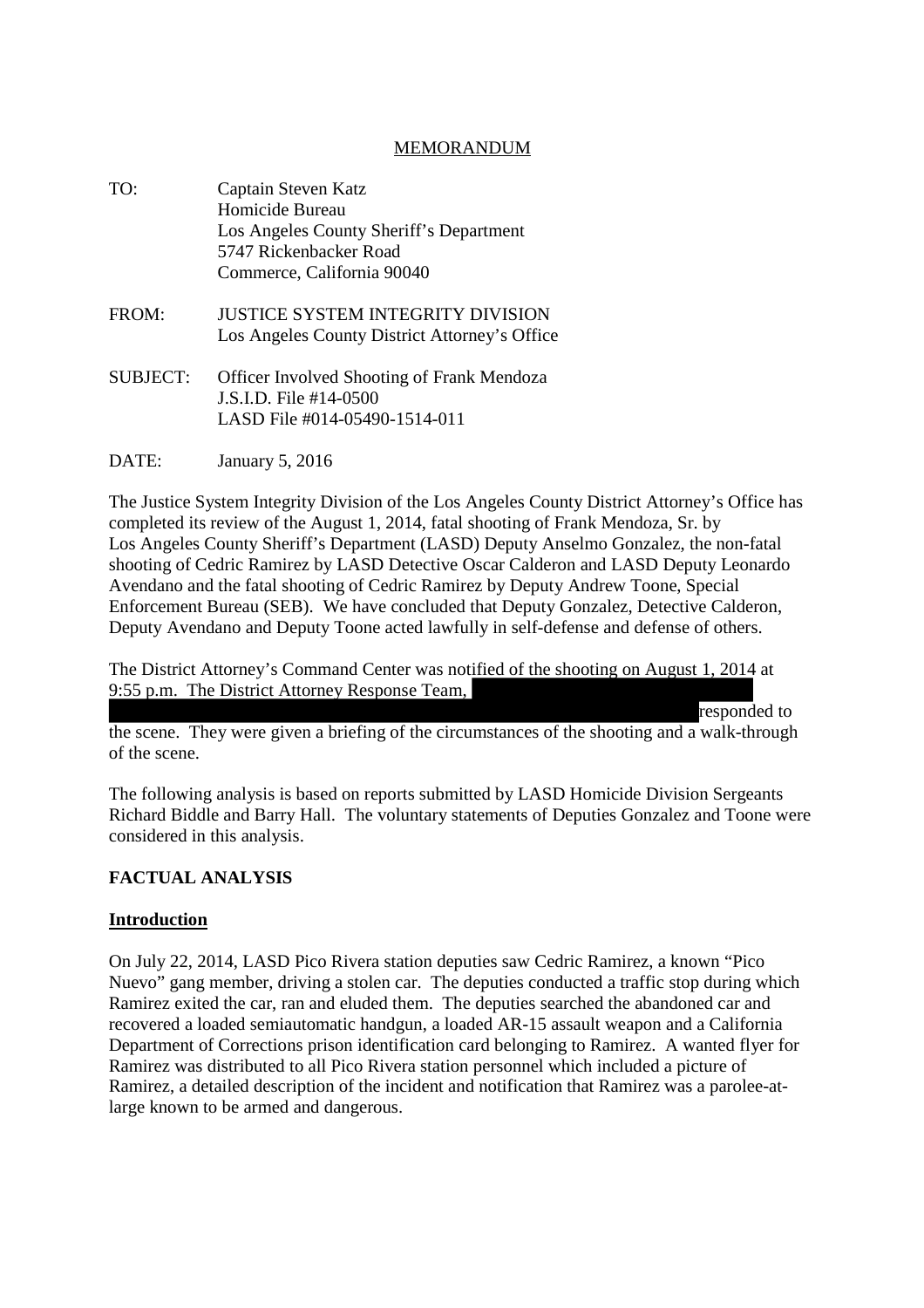On August 1, 2014 at 4:50 p.m., LASD Sergeant Scott Chapman, while on patrol in the City of Pico Rivera, saw Ramirez driving a white Honda CRV and requested assistance from other units to arrest Ramirez.

At 5:10 p.m., responding units located the Honda on Reichling Lane near the home of Ashley Delci, Ramirez' girlfriend. Delci was on felony probation with search conditions. Deputies surrounded the area and proceeded to her home to apprehend Ramirez. They knocked on the door and ordered Delci to open it. Delci, who was seen looking out the window, abruptly closed the shades and refused to comply. Pico Rivera station received 9-1-1 calls reporting that Ramirez was seen leaving the rear of Delci's home, jumping walls and running south toward Rosehedge Street to the backyard of a home occupied by the Mendoza family.

The Mendoza house is a small, single story family residence situated in a residential neighborhood. The house is on a raised foundation with three steps leading to a covered front porch and a security screen door and separate entry door. There is a detached garage located to the rear just west of the residence. Deputies responded to the front of the Mendoza home and established containment perimeters in the area. Other deputies, including Deputy Anselmo Gonzalez, entered the home through the front door to access the backyard. The plan was abandoned when it appeared too dangerous and the deputies simultaneously heard shooting outside. They exited the Mendoza home and saw LASD Detective Oscar Calderon near a pickup truck parked on the west side of the house near the backyard fence. Calderon, who had been standing on the bed of the truck, had ordered Ramirez, who was hidden in the garage, to surrender. Ramirez shot at Calderon who returned fire and jumped off the truck. Moments later, members of the Mendoza family were heard screaming inside the house.

Ramirez had entered the home through a rear bedroom window. Calderon and LASD Deputies Anselmo Gonzalez and Leonardo Avendano moved to the threshold of the front door and assisted in the evacuation of family members. Frank Mendoza, Jr. and his son (age 11) and daughter (age 7) ran out the front door. Within seconds, Ramirez walked to the hallway entrance to the living room and encountered the deputies who stood at the front door. Ramirez shot at the deputies who returned fire, retreated during a lull in the gunfire and ran to seek cover on the west side of the house.

In the chaos, Frank Mendoza, Sr. and his wife, Lorraine, who is disabled and sometimes requires a walker and wheelchair, were unable to escape and remained inside the home. After Calderon and Avendano retreated from the doorway and ran to the west side of the house, Mendoza, Sr. moved quickly toward the front door presumably in an attempt to escape. Deputy Gonzalez, who had moved toward the east side of the home, was unaware of the presence of Mendoza, Sr. within the home and mistakenly believed that he was Ramirez rushing toward the front of the house to assault Calderon and Avendano. Fearing for their lives, Deputy Gonzalez discharged his service weapon striking Mendoza, Sr.

After realizing Mendoza, Sr. had been mistakenly shot, deputies formulated a plan to rescue him. The rescue team used a ballistic shield for cover as they approached the doorway. Avendano and LASD Deputy Venus Felix provided "cover fire" by shooting at the eaves of the house to distract Ramirez while Mendoza, Sr. was rescued. Deputies carried Mendoza, Sr. to a patrol car and drove him to an area outside the containment where he was pronounced dead by paramedics.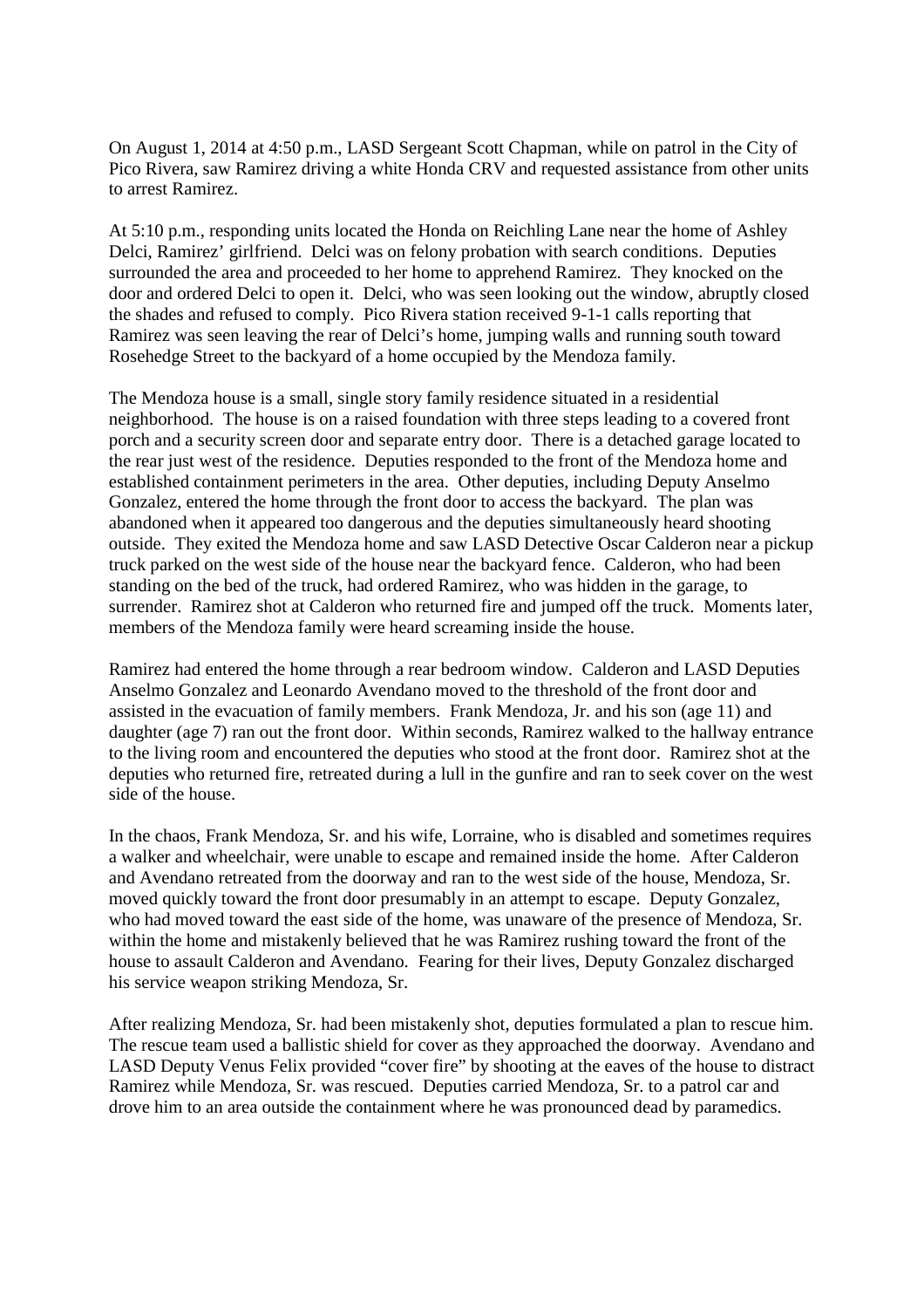Meanwhile, portions of the neighborhood were evacuated as Ramirez remained hidden in the house and held Lorraine Mendoza hostage for hours. At 6:00 p.m., the Special Enforcement Bureau (SEB) was assigned as the crisis team handling the apprehension of Ramirez and rescue of Lorraine Mendoza. During the stand-off, there were numerous cell phone conversations with Ramirez during which he threatened to set off bombs and harm Lorraine Mendoza.

At 1:33 a.m., after hours of fruitless negotiations and upon hearing shots fired inside the house, the SEB team declared a crisis and forced entry into the house. As members of SEB rescued Loraine Mendoza, who had remained hidden in the bathroom during the entire time, LASD SEB Deputy Andrew Toone encountered Ramirez in the living room. Ramirez pointing a loaded revolver at Toone who discharged his service weapon striking and killing Ramirez.

#### **Statement of Frank Mendoza Jr.**

Mendoza, Jr. was at home when he heard the dogs growl in the backyard as a helicopter hovered above. Mendoza, Jr. looked through the locked screen backdoor, saw Ramirez in the yard and demanded to know why he was there. Mendoza, Jr. noticed a gun hidden in Ramirez' back pocket and a bulge in his sock which Mendoza, Jr. concluded contained drugs. Ramirez appeared "strung out" and stated, "Anthony said I could hide here." Mendoza, Jr. and his father, Frank Mendoza, Sr., knew Anthony Delci, a "Pico Nuevo" gang member and Ashley Delci's brother. The Mendozas had been friends with Anthony Delci and had even tried to "turn his life around." Mendoza, Jr. refused to allow Ramirez into the house but Ramirez persisted asking if he could hide in the garage. Mendoza, Jr. told Ramirez to do what he had to do as his father, Mendoza, Sr., walked into the backyard, used his cell phone to call Anthony Delci and instructed him to get Ramirez out of their yard. Mendoza, Jr. encouraged his father to enter the house and locked the doors leaving Ramirez in the backyard.

Mendoza, Jr. saw deputies in the driveway through the living room front screened window. Mendoza, Jr. gave them a description of Ramirez and his clothing (black shorts and a dark shirt) and advised them that Ramirez was hiding in the garage. The deputies entered the house to access the backyard passing the living room where Mendoza, Jr., his two children, his father and his two dogs were lying on the floor. His mother, Lorraine Mendoza, remained in the hallway. The deputies determined that it was too dangerous to proceed out the back door.

Simultaneously, Mendoza, Jr. heard gunfire emanating from the side yard near the driveway. As the deputies exited the home they warned everyone to stay down. Within seconds, Mendoza, Jr. heard a crash coming from a bedroom located in the back of the house, ran to the bedroom and saw Ramirez covered in blood and in possession of a silver revolver. Ramirez demanded that Mendoza, Jr. hide him. Mendoza, Jr. realized his daughter had followed him into the bedroom and hurriedly ushered her into the hallway where he saw two deputies with guns drawn standing at the front door telling him to get out of the house. Mendoza, Jr. assumed his father was assisting his mother when he ran out the door with his children and dogs.

Mendoza, Jr. took cover near police cars in front of his home and could see the inside of his house through the front windows and open front door into the living room and kitchen. The deputies backed away from the house. Mendoza, Jr. heard more gunfire. The deputies were standing in the front "adjusting with guns drawn." A deputy, later identified as Deputy Gonzalez, standing east of the house fired twice at his father, who stood near the front door,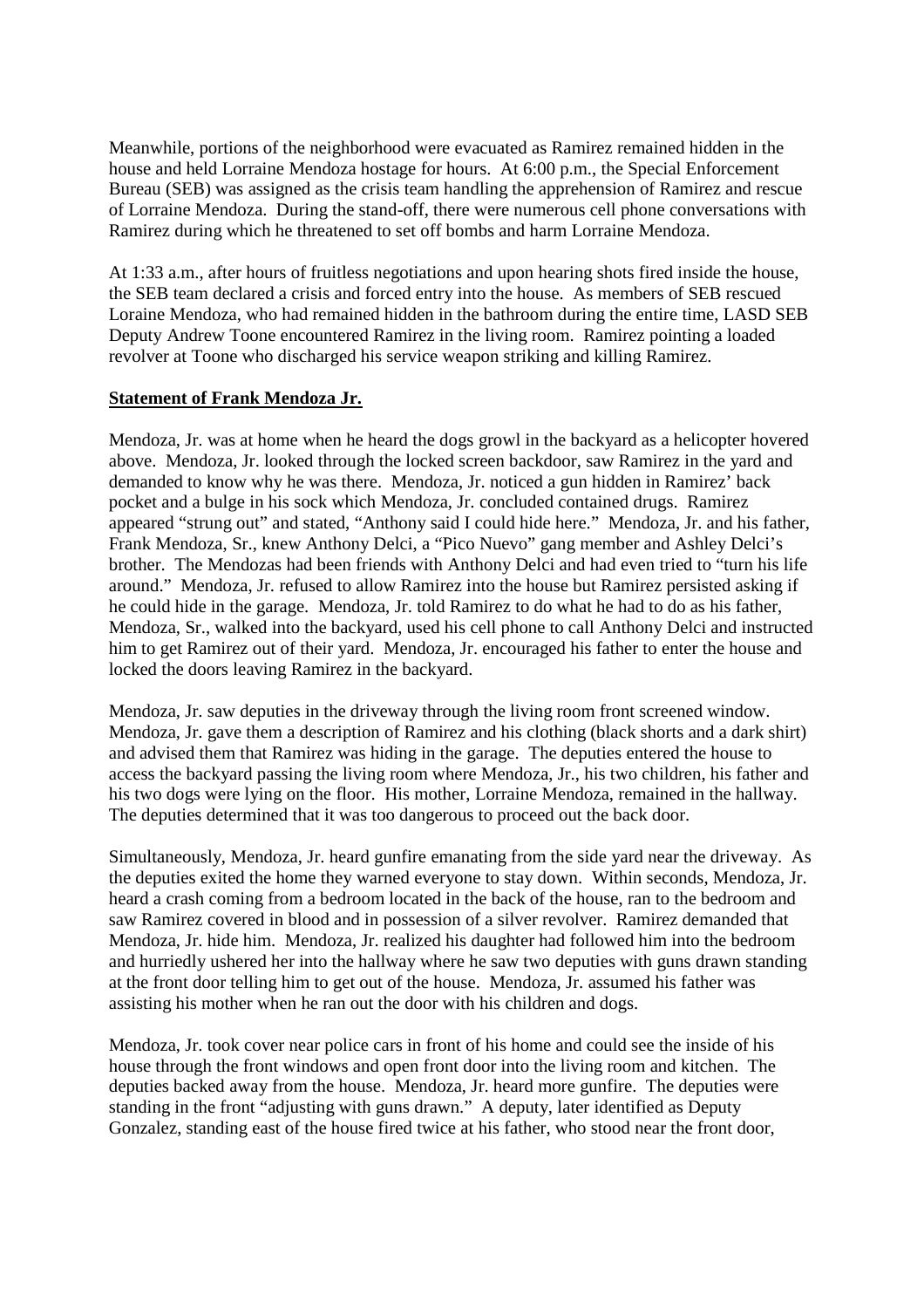striking him in the chest. Approximately one minute passed between the volley of gunshots he heard after running from the house and the shots he heard when his father was hit. Mendoza, Jr. recognized Deputy Gonzalez as one of the deputies who had entered his home to access the backyard and insisted that Gonzalez had seen his father and should have been aware of his presence in the home. Mendoza, Jr. opined that Gonzalez just saw the dark clothes and shot.

#### **Statement of LASD Detective Oscar Calderon**

Detective Calderon and his partner, LASD Detective Steven Lopez, had prepared the wanted flyer for Ramirez, one of the top ten most dangerous "Pico Nuevo" gang members. Calderon and the arrest team received constant updates from the dispatcher and transmissions from deputies and the Aero Unit leading them to the Mendoza home. Calderon climbed into the bed of a truck parked in the driveway alongside a fence allowing him to look into the backyard. As Calderon ordered Ramirez to surrender, he heard a gunshot. Calderon heard a second gunshot and saw a hand with a gun outside the garage pointing at him. Calderon discharged his firearm five times and jumped off the truck. Suddenly, Calderon heard children screaming for help. He and other deputies ran to the front door and pushed it open. As Mendoza, Jr., his children and two dogs ran out the door, Calderon saw Ramirez standing in the hallway firing a handgun at him. Calderon discharged his service weapon at Ramirez. Calderon retreated westerly away from the front door where he dove for cover over a hedge and behind a brick wall on the side of the house. Calderon did not see Deputy Gonzalez shoot Mendoza, Sr.

#### **Statement LASD Deputy Leonardo Avendano**

When Deputy Avendano heard cries for help, he and Calderon ran to the front door and instructed everyone to leave. A young boy ran from the home followed by two dogs, a man and a little girl. Someone yelled that his mother was still in the house. Avendano stood behind Calderon who was crouched near the doorframe. Ramirez stood in the hallway, with his arm raised and extended, pointing a gun toward him and Calderon. Avendano could not see Ramirez' face because it was dark inside the house. He saw a silhouette and muzzle flashes and realized Ramirez was shooting at them. In fear for his safety, Avendano discharged his service weapon at Ramirez. During a break in the shooting, Avendano and Calderon retreated westerly away from the front door toward a car parked south of the house. Avendano was performing a tactical reload when he saw Mendoza, Sr. inside the house near the front door fall to the ground. Avendano was unaware how Mendoza, Sr. was injured.

#### **Statement of LASD Deputy Anselmo Gonzalez<sup>1</sup>**

Deputy Gonzalez and his partner, LASD Deputy Juan Guillen, responded to the broadcast regarding the search for Ramirez, an armed and dangerous parolee-at-large. Gonzalez never had personal contact with Ramirez but had reviewed the wanted bulletin and was aware that Ramirez was a gang member who had recently eluded deputies leaving a loaded semiautomatic handgun and a loaded AR-15 rifle in a stolen car. After Ramirez eluded deputies once again at the Delci residence, Gonzalez and the other deputies were made aware that Ramirez was hiding in the trashcan in the Mendoza backyard. An arrest team was formed with Gonzalez designated "hot

<sup>1</sup> LASD Homicide Detectives Hall and Biddle interviewed Deputy Gonzalez on August 1 and August 22, 2014.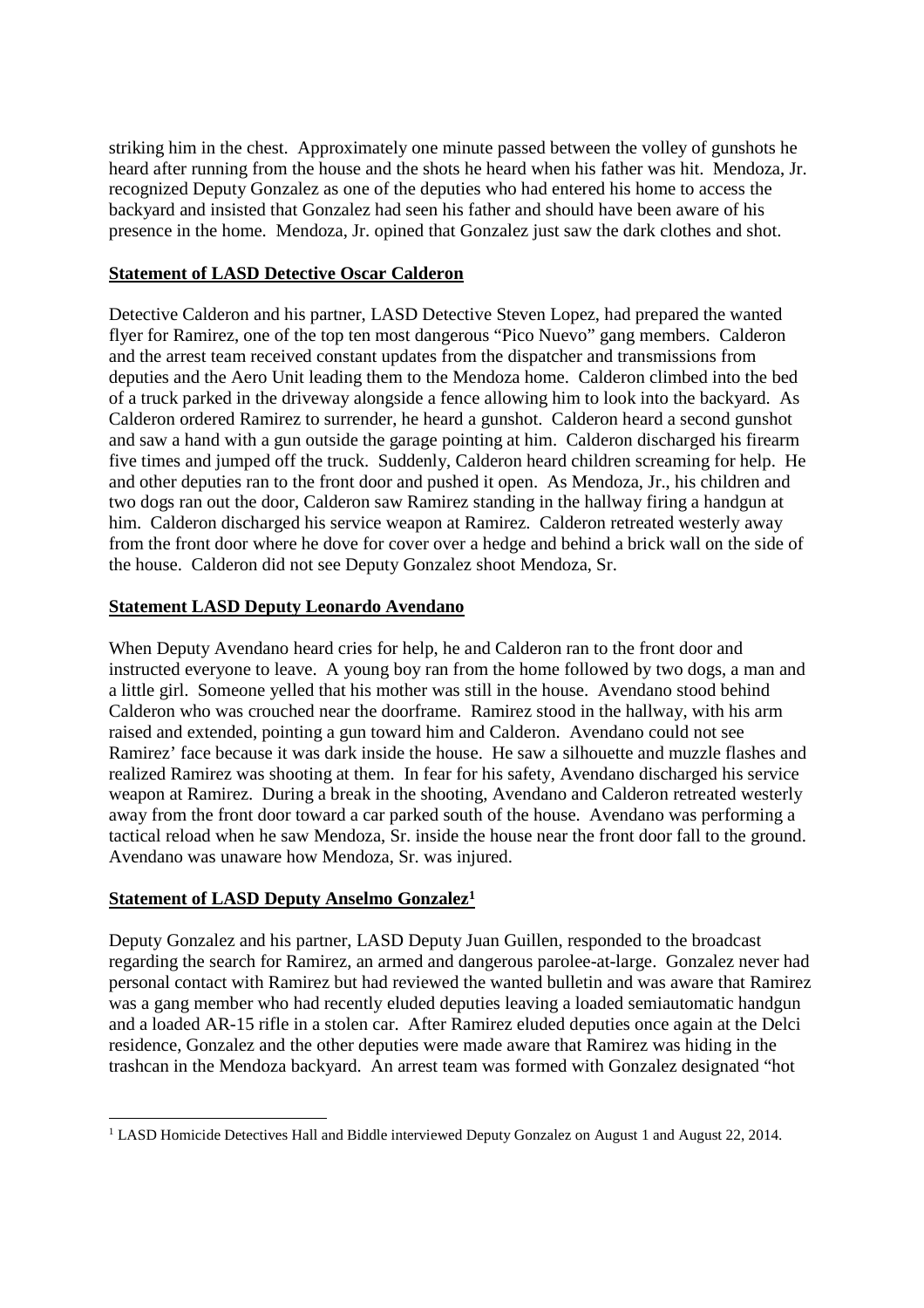radio."<sup>2</sup> Deputies approached the fence located on the west side of the backyard. Ramirez was ordered to surrender but failed to comply. While standing on the side of the house, Gonzalez heard Mendoza, Jr whisper through the front window screen that Ramirez was now hiding in the garage. Gonzalez, Guillen and another deputy walked along the west side of the house and entered the front door to see if they could access the backyard. Gonzalez saw family members sitting on the floor in the living room restraining two dogs. Gonzalez is uncertain who or how many family members were there. Gonzalez heard gunfire outside and ran out of the house through the front door back to the west side of the house. Calderon was standing on top of a pickup truck parked in the driveway. Gonzalez did not see who initiated the shooting but was aware that Calderon had discharged his firearm. The Aero Unit advised that Ramirez was trying to jump over the east wall. Gonzalez and the other deputies ran around the front of the house to the east side but did not see Ramirez.

Suddenly, Gonzalez heard screaming in the house. Gonzalez, Calderon and Avendano ran to the front door to evacuate the family. Calderon opened the outer screen door. Calderon and Avendano stood to the left (west) of the doorframe. Gonzalez stood to the right (east) of the doorframe. Mendoza, Jr., his two children and two dogs ran out of the house. Gonzalez believed Ramirez was hiding in the house. Gonzalez was not aware that there were other family members still in the house. Immediately after Mendoza, Jr and his children ran, Calderon and Avendano, both of whom remained in the same position to the left (west) of the doorframe, discharged their firearms into the house in an easterly direction. Gonzalez, who was still positioned to the right of the door and standing opposite of Calderon, could see only into the northwest portion of the house toward the kitchen area. Calderon and Avendano retreated to the west where Gonzalez believed they were seeking cover near the southwest corner of the house. Gonzalez retreated to the southeast corner of the front yard. As Gonzalez stood on the east side of the front yard he saw through the front door a male silhouette run westerly toward the front living room windows. Gonzalez mistakenly believed the male silhouette was Ramirez. Gonzalez concluded that Ramirez was unaware that he was also present at the door during the gun battle with Avendano and Calderon, and continued to be unaware of Gonzalez' presence. Gonzalez further mistakenly concluded that Ramirez was attempting to position himself to shoot through the windows or out the door toward Calderon and Avendano. The house was on a raised foundation causing Gonzalez to believe that Ramirez had a tactical advantage over Calderon and Avendano. Fearing for the lives of Calderon and Avendano, Gonzalez discharged his service weapon twice at the silhouette. Mendoza, Sr. walked toward the front door and fell inside the threshold.

Gonzalez estimated that the silhouette ran through the house twenty to twenty-five seconds after the family ran out of the house and Calderon and Avendano shot into the house. Gonzalez could not recall the dispatcher's description of Ramirez other than "a generic tank top and shorts." He believed it might have been a white top but could not recall. Gonzalez did not see Ramirez when Calderon and Avendano fired their weapons. Gonzalez did not see the silhouette in possession of a gun nor did Calderon and Avendano tell Gonzalez, while they were retreating, that they had engaged Ramirez. Gonzalez saw Calderon and Avendano shooting in the same direction and Gonzalez heard shooting coming from inside the house and concluded that Ramirez was shooting at them. The event happened very quickly. A total of 10 to 12 rounds were fired during the shooting. Gonzales explained that it was daylight during the time of the shooting but the interior of the house appeared dark because of the limited sunlight penetrating the windows

<sup>&</sup>lt;sup>2</sup> The deputy designated to make radio broadcasts if the situation turned into a shooting or other emergency.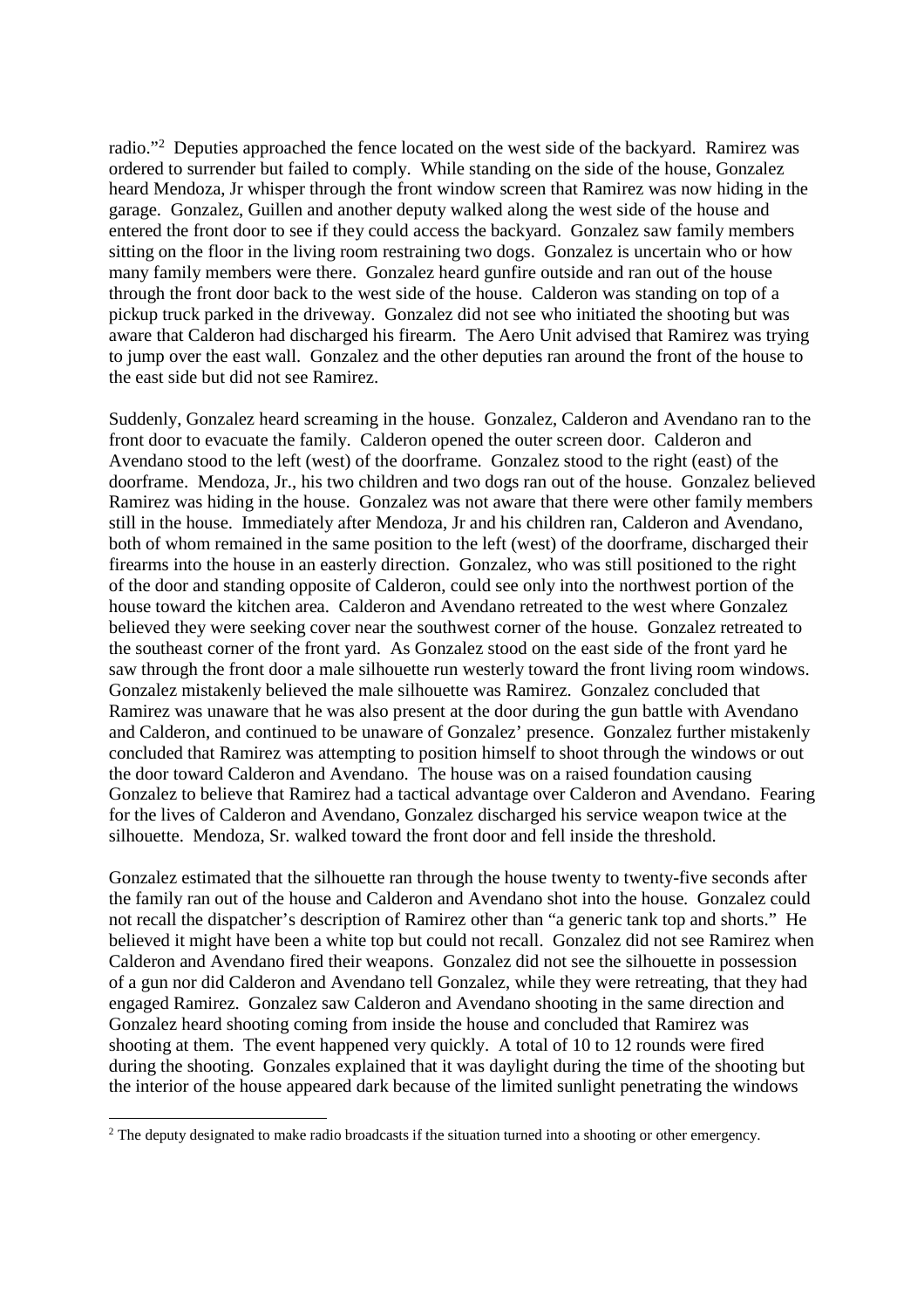partially covered by drapes and blinds. Gonzalez saw the "movement [of the silhouette] going toward where the deputies last being at (sic)."

## **Statement of Deputy Juan Guillen**

Deputy Guillen did not see Deputy Gonzalez shoot Mendoza, Sr. Guillen stated that his back was to the house when Mendoza, Sr. was shot. Guillen was assisting Mendoza, Jr. and the children gain cover. Guillen was "crouched down" instructing the family "to stay here." He looked up and saw that Mendoza, Sr. was down.

## **Statement of Lorraine Mendoza**

Lorraine Mendoza heard gunshots followed by Mendoza, Jr. yelling, "He's coming in!" Her son and grandchildren ran out the front door as she and her husband remained in the hallway near the bathroom door. Ramirez exited a bedroom and walked into the hallway. Ramirez looked "mean" and was in possession of a gun. Ramirez stood near her husband and shot into the living room toward the front door at the deputies. A bullet fragment from Ramirez' gun ricocheted off the wall and hit her in the nose. Lorraine quickly moved into the bathroom and hid in the tub leaving her husband in the hallway. During the hours that she was held hostage, Lorraine heard Ramirez discharge his gun a couple of times. The deputies entered the house and she heard more shooting. The deputies ultimately broke the bathroom door and rescued her. Lorraine became aware of her husband's death after she had been taken to the hospital. Prior to Ramirez entering the house, Lorraine and her husband stood in the hallway. Lorraine stated that she and her husband were seen by the four deputies who walked into the house in a straight line past them in order to access the back door located in the kitchen.

# **Statement of Detective Steven Lopez**

Lopez, Avendano and another deputy entered the home to access the backyard as Calderon remained near the fence. Lopez saw family members including Mendoza, Sr. inside the house. The deputies heard additional gunshots and exited the home. Lopez did not see Gonzalez shoot Mendoza, Sr. Lopez could not recall where he was when Gonzalez shot Mendoza, Sr. Lopez assisted in retrieving Mendoza, Sr. from the front door of the home and noted that he had difficulty lifting him because he was a big guy. Lopez learned that Mendoza, Jr. used a cell phone to call his mother's cell and was engaged in a conversation with Ramirez. Lopez obtained the phone from Mendoza, Jr. and spoke to Ramirez for hours during the stand-off. Ramirez was incoherent, belligerent, claimed to have numerous weapons and threatened to set off bombs and cut off Loraine Mendoza's legs.<sup>3</sup>

#### **Statement of Deputy Andrew Toone**

SEB Deputy Toone was aware that Ramirez was a parolee- at-large, a gang member, involved in a gun battle with deputies and was extremely agitated during the hostage negotiations. Additionally, Toone heard Ramirez discharge his gun while holding Lorriane Mendoza hostage.

<sup>&</sup>lt;sup>3</sup> Salina Vasquez, a friend of Ramirez and Ashley Delci, was at Smith Park when she received an internet call via Facebook from Ramirez. Ramirez communicated that he was barricaded, instructed her to inform the police not to bring snipers and insisted that he did not kill the elderly man.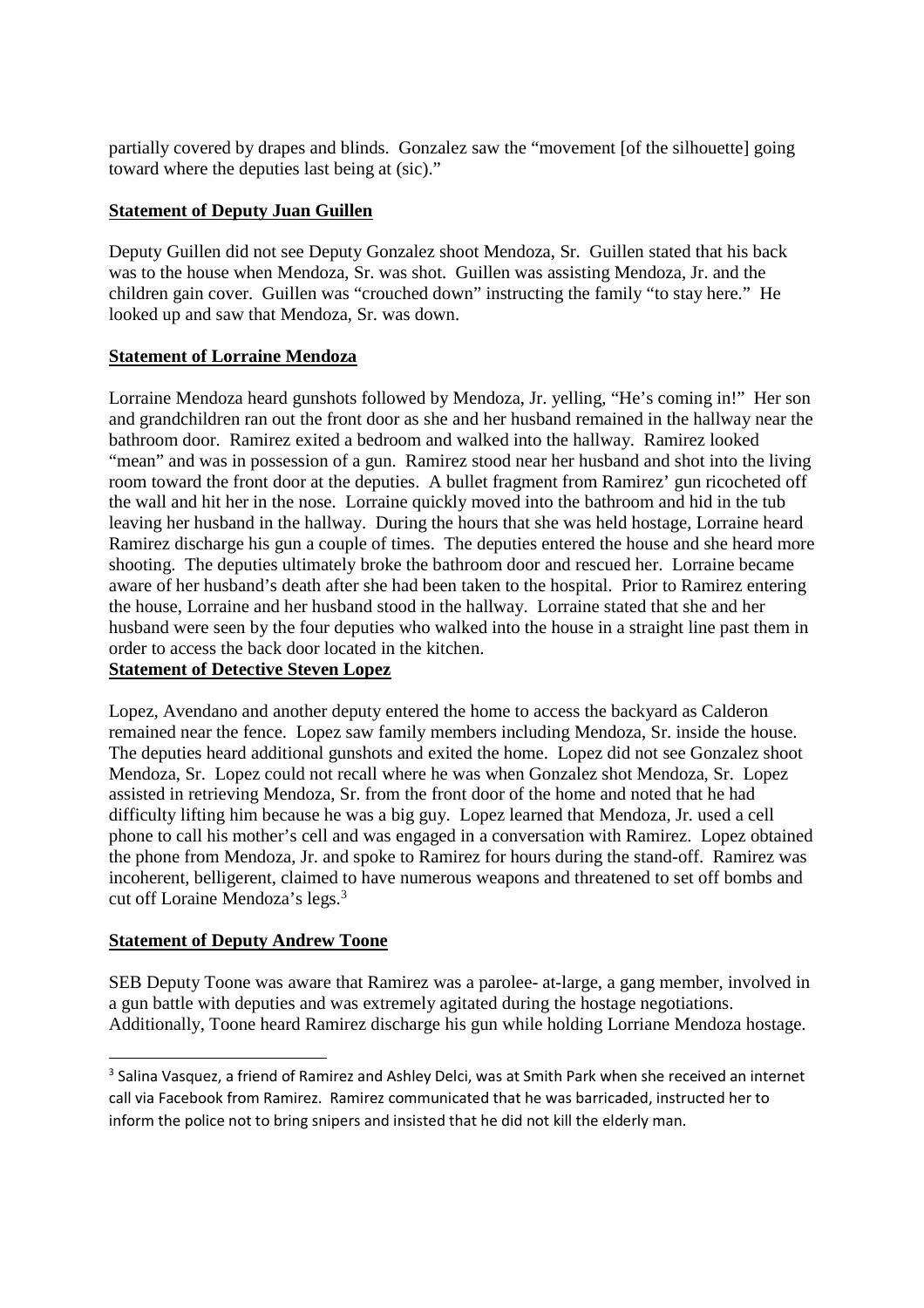Upon entry, Toone immediately observed that the house had been ransacked and that the living room was filled with debris including a large television near the front door and a large, high pile of clothing, sheets and blankets near the wall to his right inches from his leg. The other members of SEB had already entered the location and were making their way toward the back of the house to rescue Lorraine Mendoza. Toone was concerned that Ramirez might be hiding in the debris. Toone had his handgun in his right hand as he pulled back the sheets and blankets with his left hand to see if Ramirez was under them. Toone saw Ramirez sitting in a crouched position. Ramirez' back and buttocks were against the wall a few inches off the ground and his elbows were on his knees with a handgun pointed at Toone. Ramirez tried to stand up with the gun in his hand still pointed at Toone who believed that Ramirez "was not giving up." Fearing for his life and the lives of the other deputies, Toone fired five rounds from his service weapon striking and killing Ramirez who fell back down to the floor where Toone had first seen him. Toone was focused on Ramirez' arm and the gun and thinks he shot his face and arm.

#### **Statements of SEB Deputies**

LASD SEB Deputy Steve Lonagan, armed with a ballistic shield, was the first SEB deputy through the door. He passed a large television near the front door and made his way toward the kitchen when he heard gunshots and a deputy state that the suspect was down.<sup>4</sup>

LASD SEB Deputy Ian Stade saw a large television in the middle of the living room blocking entry into the hallway. Half the team broke off toward the kitchen and the other half posted to the left of the television covering the hallway. Stade was in the middle of the living room when he heard, "Suspect! Suspect!" followed by four gunshots. He looked to his right and saw Ramirez down on the floor and a gun lying next to him.

LASD SEB Deputy Rich Diliberti and other team members tried to move the television away from the door. They also tried to move other furniture and a pile of clothing stacked near the doorway blocking the entry. Suddenly, Diliberti heard shots fired directly behind him. He turned around and saw Ramirez slumped over with a revolver lying next to him.

LASD SEB Deputy James Ponsford stood to the right of LASD SEB Deputy Gonzalo Galvez who moved the television which pushed back into Ponsford's leg. Ponsford moved out of the way and heard four shots behind him to the right. Ponsford turned around and saw Ramirez on the floor with clothing around him.

#### **Summary of Portions of Pico Rivera Station Radio Traffic**

A review of LASD Pico Rivera station communications, including radio traffic, 9-1-1- calls and transmissions between the deputies, revealed numerous, non-stop exchanges much of which was garbled and overlapping. The following is a summary of relevant portions:

5:16 p.m. "Be advised he jumped into 9001 Rosehedge two minutes ago…He came from the back house and jumped into the neighbor's yard…was wearing blue Dodger hat, black shirt…"

<sup>&</sup>lt;sup>4</sup> The front door leads into a very small living room. The hallway is off the living room. The television was positioned in the living room between the front door and the entrance to the hallway.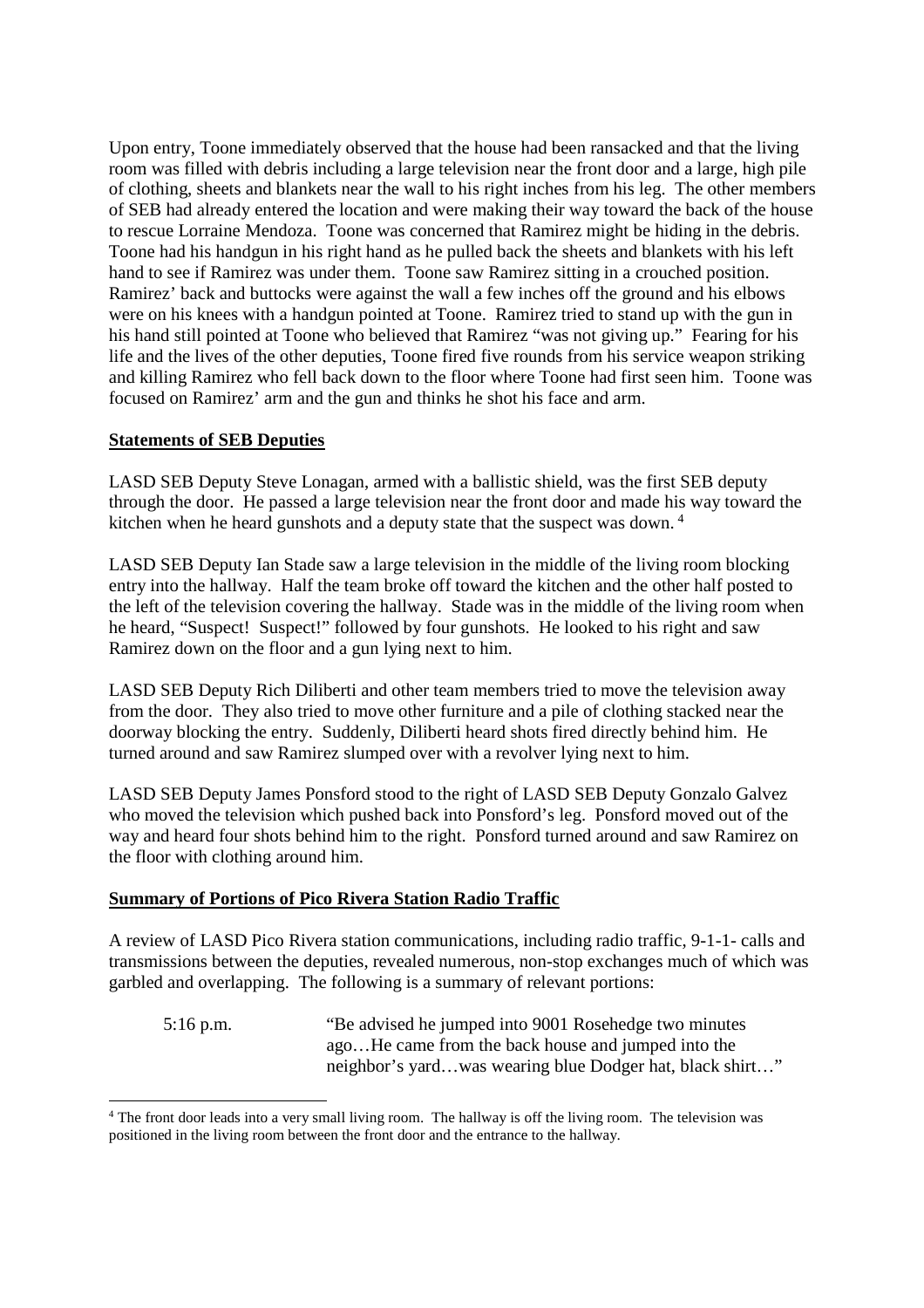| 5:22 p.m.      | Unknown deputy relayed that a resident saw the suspect get in the<br>trashcan, requested that all units hold positions, noted the suspect<br>was a parolee-at-large and provided a description of the suspect as<br>a male Hispanic wearing a dark shirt, dark pants, 5'8", and<br>weighing 180 pounds.                                       |
|----------------|-----------------------------------------------------------------------------------------------------------------------------------------------------------------------------------------------------------------------------------------------------------------------------------------------------------------------------------------------|
| 5:29 p.m.      | Deputy Gonzalez relayed "shots fired," all deputies accounted for<br>and the suspect was in the garage going toward the house. <sup>5</sup>                                                                                                                                                                                                   |
|                | Aero Unit advised that the suspect jumped the wall east of the<br>house.                                                                                                                                                                                                                                                                      |
| $5:31:05$ p.m. | Deputy Avendano: "He is actively shooting, watch cross fire!"                                                                                                                                                                                                                                                                                 |
| 5:31:33 p.m.   | Deputy Avendano: "Resident said he is inside, we are going to<br>evacuate the residents!"                                                                                                                                                                                                                                                     |
| 5:31:51 p.m.   | Deputy Avendano: "We got the family!"                                                                                                                                                                                                                                                                                                         |
| $5:32:02$ p.m. | Deputy Avendano: "He is in the house. He is in the house!"                                                                                                                                                                                                                                                                                    |
| 5:32:54 p.m.   | Deputy Gonzalez: "Suspect inside 9015 Rosehedge!"<br>Deputy Avendano: "Suspect last seen inside!"<br>Deputy Calderon: "Northeast portion of house, he is firing at us!" <sup>6</sup><br>Aero Unit: "Had 998, residents out at 9014 Rosehedge, suspect<br>inside, he is armed parole-at-large!"                                                |
| 5:33:34 p.m.   | Deputy Avendano: "Suspect inside the house, one person inside<br>the house with the suspect!"                                                                                                                                                                                                                                                 |
| 5:33:36 p.m.   | Deputy Gonzalez: "You have one older male Hispanic down<br>just inside the residence. Per the other resident, that is his father<br>just inside the front door."                                                                                                                                                                              |
|                | Numerous transmissions regarding call for rescue, notification that<br>the front door just closed, call for evacuation of neighbors, staging<br>for rescue of the victim, notification that rescue team approaching<br>and deploying cover fire, advisement that shotgun rounds<br>originating from rescue team and orders to keep air clear. |

 $<sup>5</sup>$  This shooting refers to Calderon engaging Ramirez while standing on the back of the pickup truck.</sup>

<sup>&</sup>lt;sup>6</sup> This shooting refers to Calderon and Avendano standing at the front door engaging Ramirez.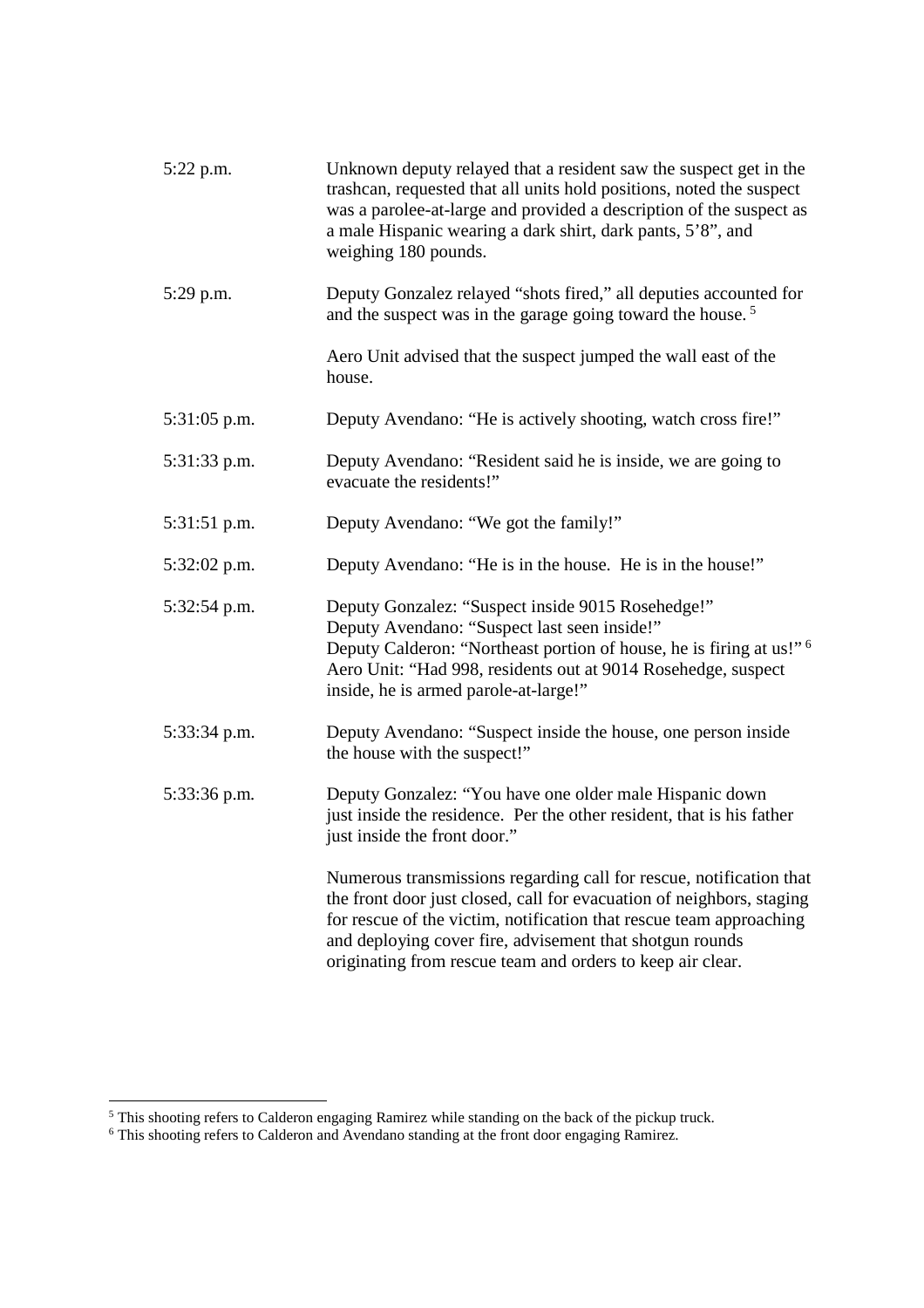| $5:44$ p.m. | "Shots fired, deputies at front doorbacking out now with |
|-------------|----------------------------------------------------------|
|             | victim. $"$                                              |

The time between the first broadcast of a deputy involved shooting (Calderon shooting from back of pickup truck) at 5:29 p.m. and the broadcast by Deputy Gonzalez of "older male Hispanic down" at 5:33:36 p.m. was four minutes and thirty six seconds.

#### **SEB Log**

The SEB crisis and arrest teams relieved the station deputies' control of the area around the Mendoza home. Members of SEB and their Central Command used their own unrecorded radio frequency in order to maintain uninterrupted transmissions between each other to prevent confusion that can occur when multiple frequencies are in use. The following is a summary of relevant portions from the detailed SEB Incident Log:

| $6:10$ p.m.  | SEB established crisis/arrest teams.                                                |
|--------------|-------------------------------------------------------------------------------------|
| $7:36$ p.m.  | Crisis Negotiating Team (CNT) took over communication with<br>suspect. $8$          |
| $12:28$ a.m. | SEB heard a shot fired followed by the hostage speaking to<br>Ramirez. <sup>9</sup> |
| $1:06$ a.m.  | Suspect on line; uncooperative and angry.                                           |
| 1:31a.m.     | Suspect fired another round.                                                        |
| $1:32$ a.m.  | Crisis declared. <sup>10</sup>                                                      |
| $1:33$ a.m.  | Shots were fired; suspect down; hostage secured. <sup>11</sup>                      |

#### **Firearms Evidence**

Detective Calderon had been carrying three fully loaded magazines. Upon examination, the detectives determined that Calderon discharged his Beretta 9mm service weapon a total of twelve times. However, only eight casings were located at the scene. Three of the eight casings were recovered on the cement floor immediately west of the porch and five casings were recovered near the parked truck and backyard fence area.

 $<sup>7</sup>$  This shooting refers to Deputies Avendano and Felix discharging their shotguns at the eaves of the</sup> house while other deputies rescue Mendoza, Sr.

<sup>&</sup>lt;sup>8</sup> CNT spoke directly to Ramirez off and on for hours and noted the conversations in the log.

<sup>9</sup> During the stand-off, SEB was able to monitor Lorraine Mendoza's activities and heard her speaking to Ramirez who was coaching her to tell the deputies to back away.

<sup>&</sup>lt;sup>10</sup> Negotiations were not on-going at this point. The containment deputies were unable to hear Lorraine Mendoza and feared that she may have been shot. SEB decided that they needed to enter the house.

<sup>&</sup>lt;sup>11</sup> This shooting refers to Deputy Toone shooting Ramirez,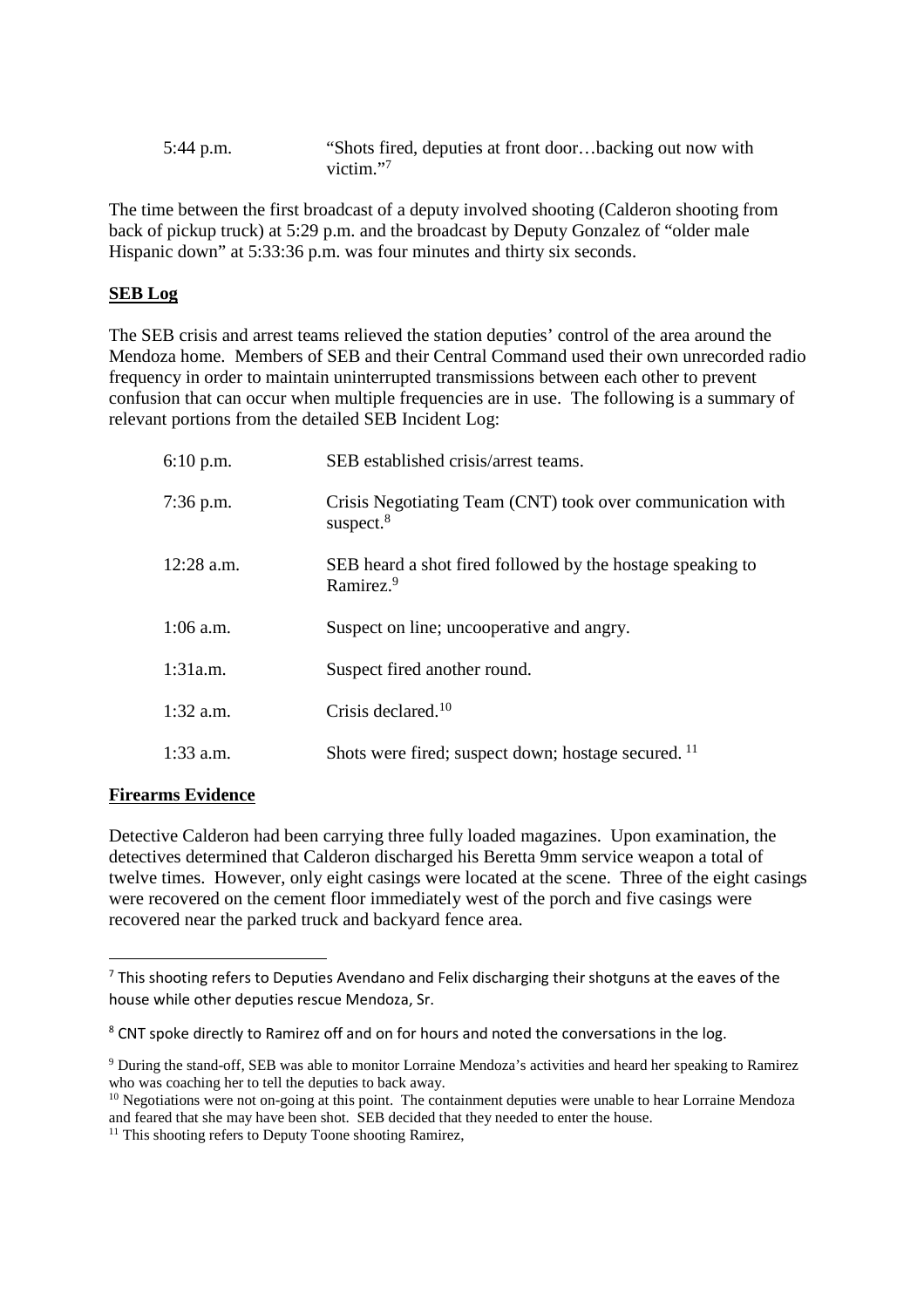Deputy Avendano had been carrying two fully loaded magazines. Upon examination, the detectives determined that Avendano discharged his 9mm Sig Sauer semiautomatic service weapon a total of six times. Six casings, determined to have been discharged from this gun, were located at the scene in the front west yard of the home. Additionally, Avendano fired five shotgun rounds at the eaves of the house during the rescue of Frank Mendoza, Sr.

Deputy Gonzalez fired two rounds from his 9mm Smith & Wesson semiautomatic service weapon. The two casings were located in the driveway of the home immediately east of the Mendoza house.

Deputy Toone fired five rounds from his 9mm Smith & Wesson semiautomatic service weapon. Two casings were recovered from living room entrance and three casings were recovered from the porch landing immediately outside the front door.

Ramirez was in possession of a Smith & Wesson, Model 686-1 stainless steel 6-shot revolver. The weapon contained one live round, four fired casings and one empty chamber in the sixchambered cylinder. The head stamp on three of the expended casings and the one live round was "Federal 38 SPL+P." The head stamp on the additional fired casing was "Fiocchi." The live round was not in the "next to fire" position. Based on the positioning of the live round, combined with a recovered expended casing found in the kitchen, detectives believe Ramirez may have unloaded and /or reloaded his gun at one point during the standoff. Although only one expended shell casing was recovered from the southeast corner of the kitchen, Ramirez had ransacked the house by turning over furniture and emptying drawers and closets. As a result, there was a great deal of debris throughout the house, as reflected in the crime scene photographs, making it extremely difficult for investigators to examine the home. Additionally, detectives returned to the home the next day to continue their search of the residence but were denied entry by the family and their attorney.

Bullet holes from a single bullet were located in the curtain and window frame of the window located in the south wall of the southwest corner of the living room. The bullet travelled east to west and upward. The bullet perforated several areas of the curtain and penetrated the west window frame. The fired bullet was recovered from the window frame. It was determined that the bullet was discharged from the revolver used by Ramirez.

A bullet hole in the air conditioning unit mounted in the window located in the southwest corner of the living room travelled east to west and exited the west side of the metal housing. The trajectory of the bullet is consistent with having been discharged by Ramirez as described by Deputies Avendano and Calderon.

A bullet hole was located in a syrup bottle located on the shelf of the left side open refrigerator door. The refrigerator was located on the north kitchen wall. The bullet travelled east to west and perforated the top of the bottle and the left side of the refrigerator door. No bullet was recovered. The trajectory of the bullet is consistent with having been discharged by Ramirez as described by Deputies Avendano and Calderon.

# **Other evidence**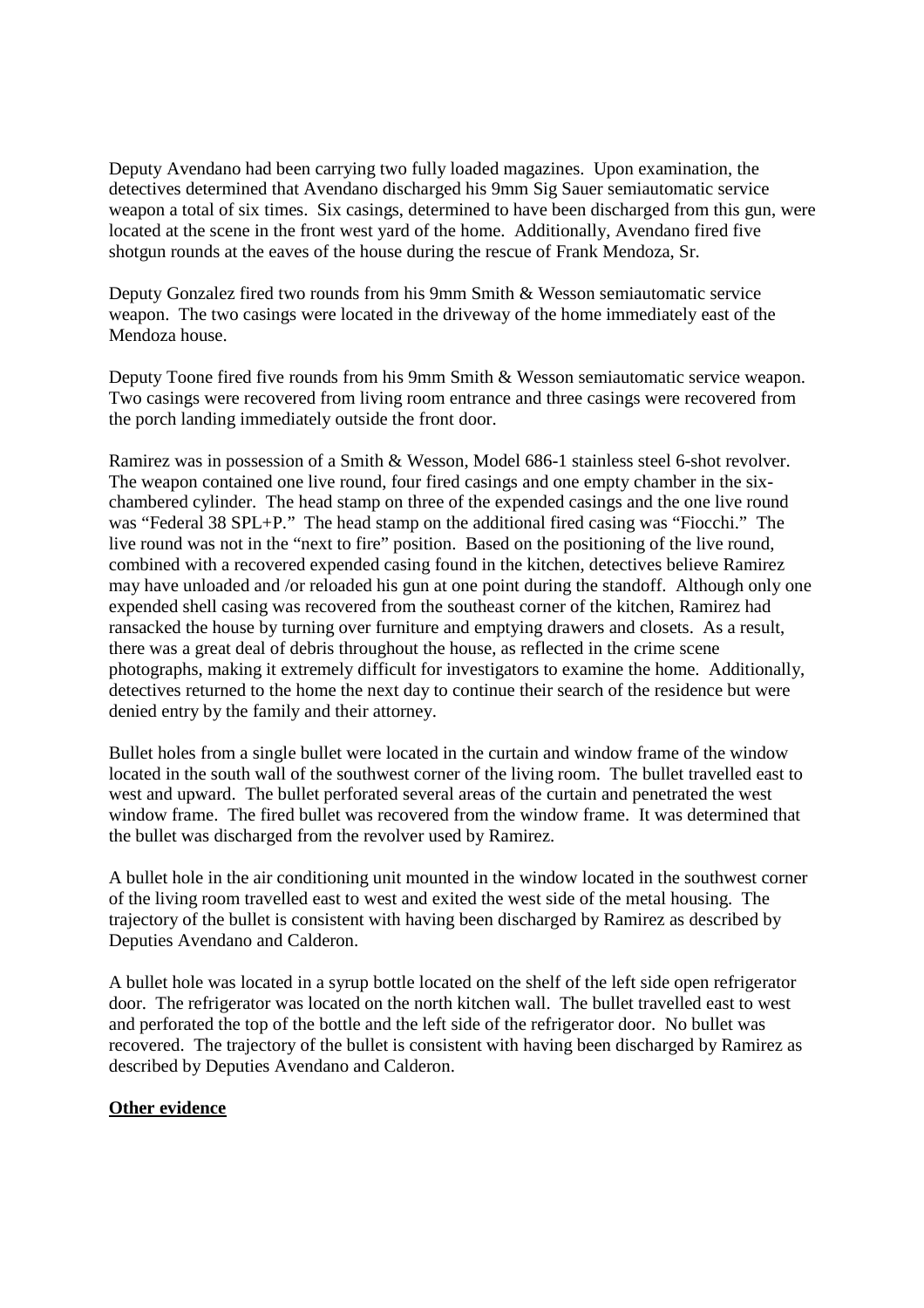A bedroom located to the south of the hallway contained a large queen size bed. There was a large amount of blood smeared on the wall and doorframe at the entry to the room. The light switch was covered in blood. There were blood drops on the floor and blood smears on the bed. These blood drops were consistent with other blood smears throughout the hallway, living room and kitchen. The detectives believe this blood came from Ramirez as he moved around the house during the standoff. Detectives also noted a large amount of blood just inside the front door. On the wall west of the front door was a large smear travelling downward. Detectives believe that these blood marks were from Mendoza, Sr. as he collapsed inside the doorway.

Mendoza, Sr. was 54 years old, 5'7" tall, weighed 249 pounds and was wearing a black tank top and black shorts. Mendoza, Sr. had facial hair on his upper lip and chin.

Ramirez was 24 years old, 5'6" tall and weighed 136 pounds. Ramirez had a black mustache and a shaved head and was heavily tattooed from his neck to his stomach. Ramirez was wearing a black shirt and baggy blue jeans shorts extended below his knees. The wanted flyer described Ramirez as 5'9" tall and weighing 155 pounds.



#### **Coroner's Evidence**

On August 6, 2014, Los Angeles County Deputy Medical Examiner Lawrence Nguyen performed an autopsy on Frank Mendoza, Sr. and concluded that his death resulted from multiple gunshot wounds. In total, Mr. Mendoza sustained two gunshot wounds. The entry of gunshot wound #1 is the right forehead. The direction is downward and right to left. The entry of gunshot wound #2 is the right leg. The direction is front to back, slightly downward and slightly right to left.

On August 6, 2014, Los Angeles County Deputy Medical Examiner Ogbonna Chinwah performed an autopsy on Ramirez and concluded that his death resulted from multiple gunshot wounds. In total, Ramirez sustained five gunshot wounds. The entry of gunshot #1 is the back of the head an inch below the top and to the left. The direction is back to front and upward. The entry of gunshot wound #2 is the back of the head near the left ear. The direction is left to right and slightly back to front and slightly upward. The entry of gunshot wound #3 is the upper right arm. The direction is front to back and downward. The entry of gunshot #4 is the backside of the right forearm. The direction is back to front. The entry of gunshot wound #5 is the right thigh. The direction is front to back and left to right. The numbering of the gunshot wounds is for descriptive purpose only and does not indicate the order in which they were inflicted. However, gunshot wounds #1 and #2 are the fatal gunshot wounds. The toxicology analysis detected alcohol and methamphetamine in Ramirez' blood.

# **LEGAL ANALYSIS**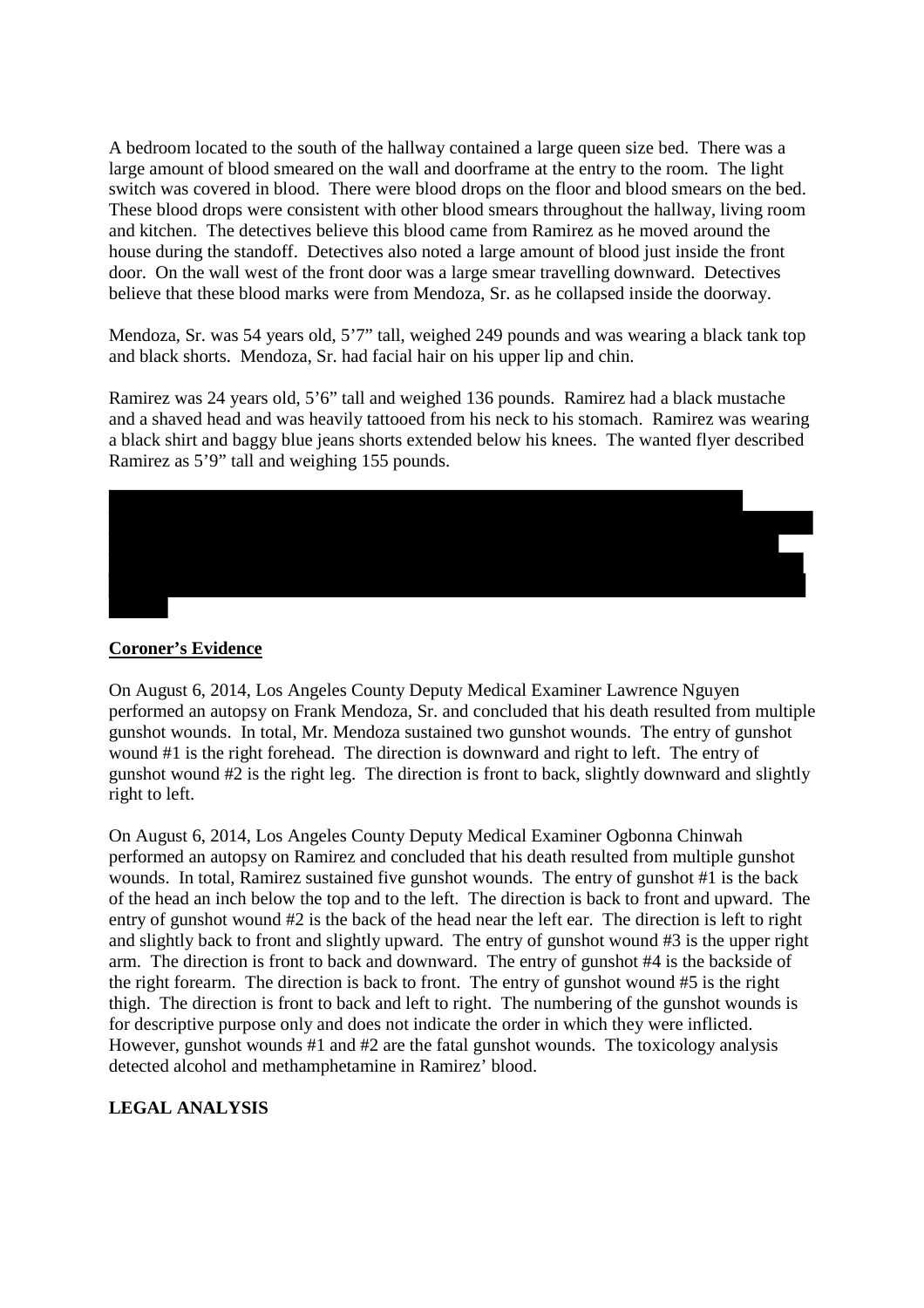The right of self-defense is the same whether the danger is real or apparent. If a person acted from reasonable and honest convictions he cannot be held criminally responsible for a mistake in the actual extent of the danger, when other reasonable men would alike have been mistaken. *People v. Jackson* (1965) 233 Cal. App.2d 639

In protecting himself or another, a person may use all force which he believes reasonably necessary and which would appear to a reasonable person, in the same or similar circumstances, to be necessary to prevent injury which appears to be imminent. See also, CALCRIM No. 3470.

When an officer uses force against an innocent victim mistakenly believing him to be the suspect, careful consideration should be given to whether the officer's mistake was understandable and the response reasonable to the situation facing the officer at the time. *Milstead v. Kibler* (2001) 243 F. 3d 157.

The "reasonableness" of a particular use of force must be judged from the perspective of a reasonable officer on the scene, rather than with the 20/20 vision of hindsight. The calculus of reasonableness must embody allowance for the fact that police are often forced to make splitsecond judgments--in circumstances that are tense, uncertain, and rapidly evolving--about the amount of force that is necessary in a particular situation. The reasonableness of the force used "requires careful attention to the facts and circumstances" of the particular incident. *Graham v. Conner* (1989) 490 U.S. 386, 396-397;

In *Graham*, the United States Supreme Court held that the reasonableness of the force used "requires careful attention to the facts and circumstances" of the particular incident. "…Thus, under *Graham*, we must avoid substituting our personal notions of proper police procedure for the instantaneous decision of the officer at the scene. We must never allow the theoretical, sanitized world of our imagination to replace the dangerous and complex world that policemen face every day. What constitutes "reasonable" action may seem quite different to someone facing a possible assailant than to someone analyzing the question at leisure." *Smith v. Freland* (6th Cir. 1992) 954 F.2d 343, 347

#### **CONCLUSION**

#### **Deputy Anselmo Gonzalez**

Deputy Gonzalez was in the performance of his duty to apprehend a dangerous felon. Gonzalez had seen the wanted flyer and was aware that Ramirez was a "Pico Nuevo" gang member and an armed and dangerous parolee-at-large. Ramirez again eluded deputies at the Delci residence when he ran out the back door and jumped over fences and walls into adjoining yards in a residential neighborhood. Ramirez evaded law enforcement yet a third time after failing to comply with orders to surrender and attempting to kill Detective Calderon while outside the Mendoza home. Ramirez continued with more desperate and violent actions to avoid apprehension when he broke into the Mendoza home and shot at deputies as they evacuated the family. This was a dangerous and precarious situation created by a reckless and callous gang member who set into motion a tragic event.

After Mendoza, Jr. and his children ran from the house, Lorraine Mendoza stood behind Frank Mendoza, Sr. in the hallway. They witnessed Ramirez shoot at Calderon and Avendano.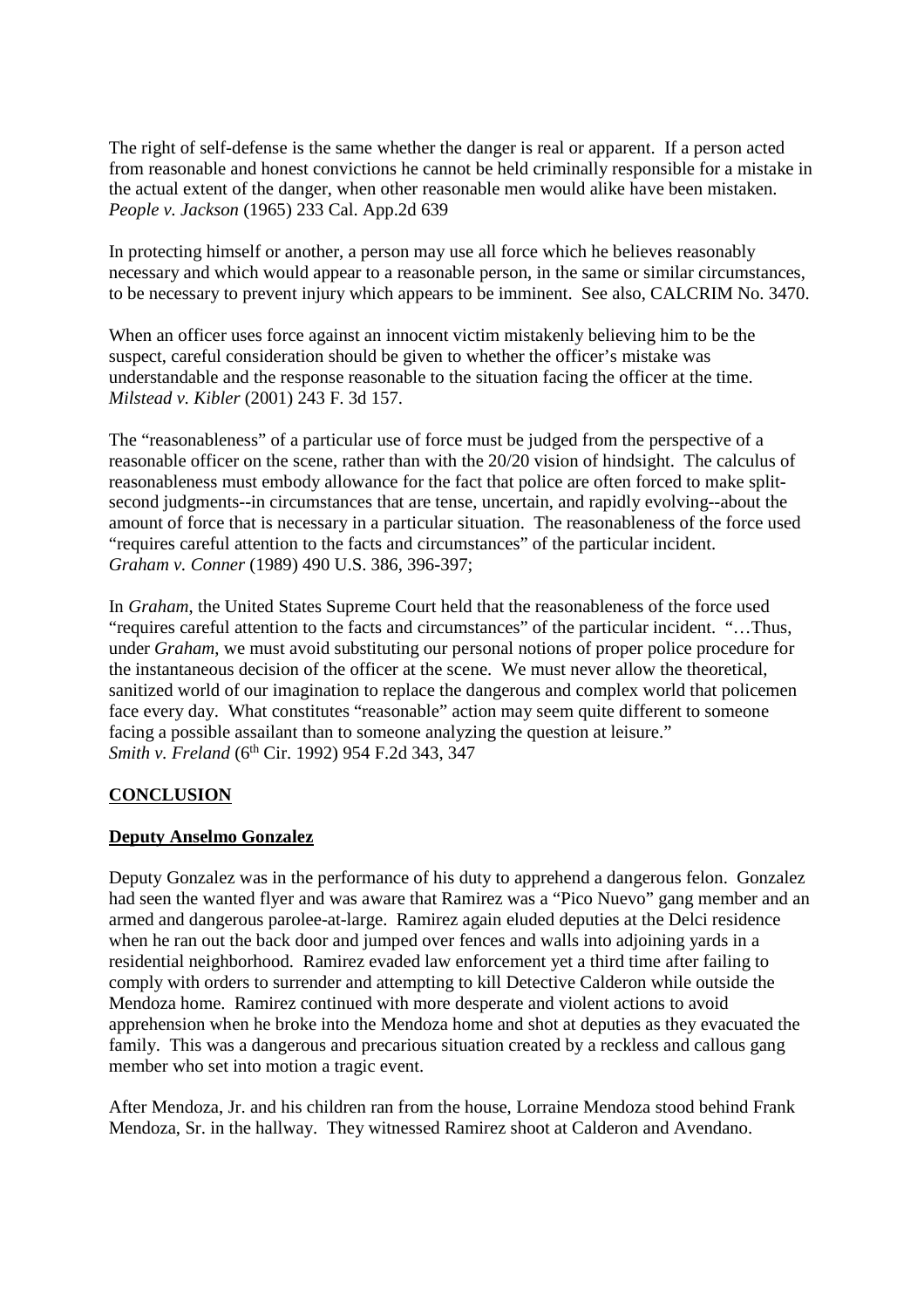Lorraine hid in the bathroom where she remained for eight hours. Frank Mendoza, Sr. ran for his life toward the front door in the same westerly direction Calderon and Avendano had taken when they retreated. Mendoza, Sr. was not in fact, as perceived by Gonzalez, Ramirez chasing after Calderon and Avendano. Although mistaken that the lives of Calderon and Avendano were endangered at that moment, Deputy Gonzalez believed he was shooting at Ramirez when he discharged his firearm resulting in the death of Frank Mendoza, Sr.

The radio transmissions reveal that a mere four and half minutes elapsed between the time Ramirez was located in Mendoza's backyard until Mendoza, Sr. was shot down near the front door. During that four and half minutes, there was a series of numerous and highly stressful events. Deputies arrived at the scene, established a containment in a residential neighborhood, deployed an arrest plan and designated duties. Deputies tried to enter the backyard through the house. Calderon's order to surrender was met by Ramirez shooting at him. The Aero Unit, hovering above, continuously relayed information to the deputies including that Ramirez had gone over the east wall. Gonzalez ran to the east side of the house to stop him. Ramirez broke a window and entered the house terrifying the occupants. Family members screamed for help and deputies without hesitation ran to their rescue and evacuation. They were confronted by Ramirez shooting at them. Calderon and Avendano positioned themselves on the west side of the house as Gonzalez moved to the southeast corner of the yard where he remained focused on the house he now believed was solely occupied by a dangerous and violent felon. The events that were unfolding were the very "tense, uncertain, and rapidly evolving" circumstances that the United States Supreme Court had in mind while authoring its decision in *Graham v. Conner*.

Gonzalez did not know that Mendoza, Sr. was in the house. Loraine Mendoza and Mendoza, Jr. believe that Gonzalez saw Mendoza, Sr. earlier. However, as also noted by Mendoza, Jr., the family members were on the floor in the living room, as the deputies briefly entered the house to access the backyard through the kitchen, and remained there when the deputies exited the house warning everyone to stay down.

Mendoza, Sr. moved quickly toward the front door after the deputies exited the doorway. Mendoza, Sr. was a large man dressed in a black top and black shorts. Ramirez was thin, weighing only 136 pounds, but had been described in the flyer as weighing 155 pounds. Moments before Gonzalez saw Mendoza, Sr., Ramirez was described over the police transmission as weighing 180 pounds and, like Mendoza, Sr., was wearing a dark shirt and pants. It was daylight at the time of the shooting. However, the interior of the house appeared dark because of the limited sunlight penetrating the windows. Gonzalez saw the dark, clothed silhouette move quickly toward the direction last held by Calderon and Avendano. The house was on a raised foundation causing Gonzalez to perceive that this person had a tactical advantage over them. Gonzalez knew that Ramirez had shot at Calderon and at Avendano and Calderon during the evacuation. Gonzalez mistakenly believed that Mendoza, Sr. was Ramirez running toward the deputies with the same intent to kill. Gonzalez was required to assess the situation and make a split second decision which, without action, could have endangered his fellow deputies' lives. "The test of whether the officer's actions were objectively reasonable is highly deferential to the police officer's need to protect himself and others." *Munoz v. City of Union City* (2004) 120 Cal. App. 4<sup>th</sup> 1077, 1102

The time between Calderon and Avendano engaging Ramirez at the front door and then running for cover and the silhouette appearing to chase them in the same direction is indeterminable from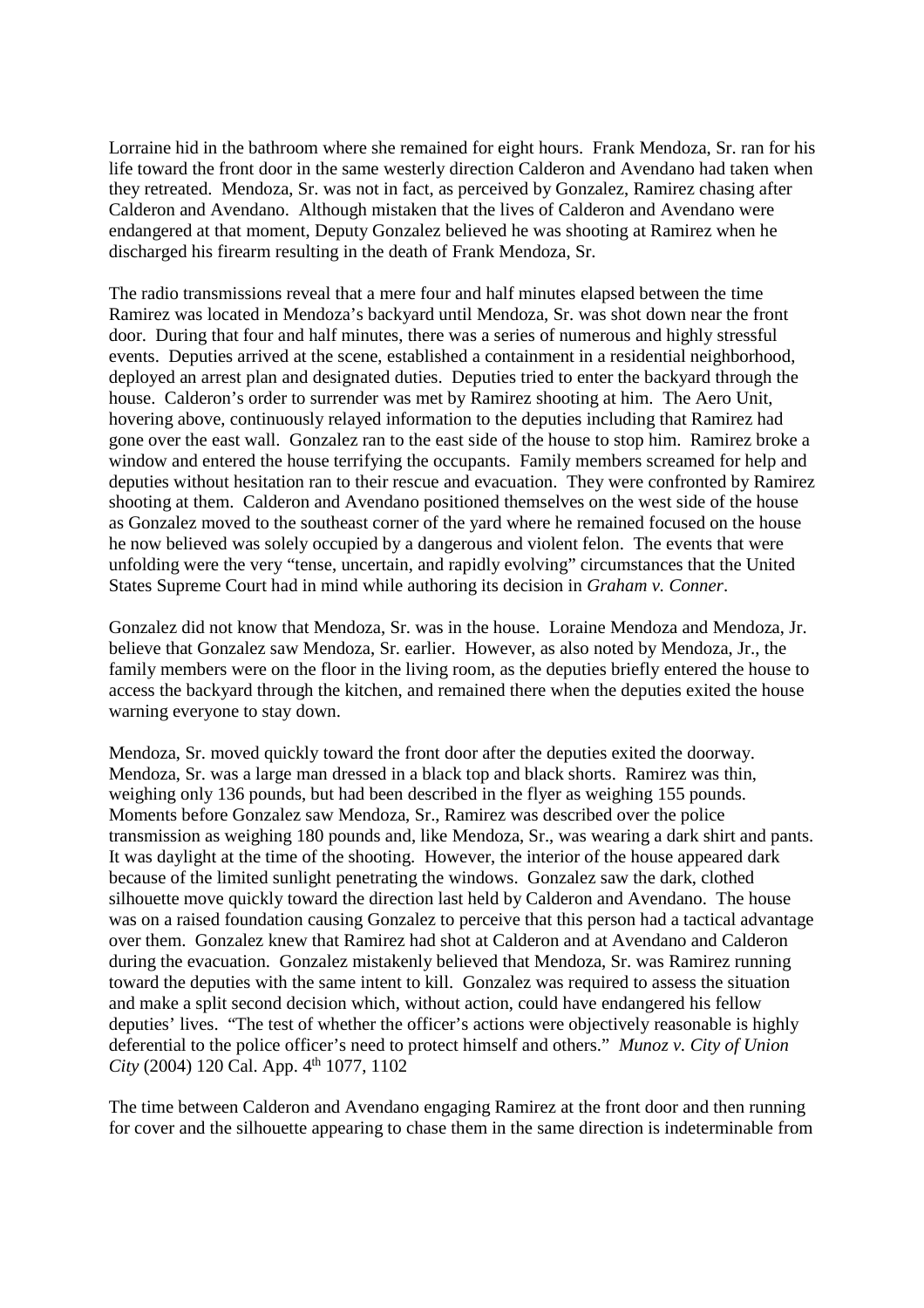the radio transmissions.<sup>12</sup> Gonzalez believed that it was twenty to twenty-five seconds later. Mendoza, Jr. believed it was one minute later. The radio transmissions show that less than two minutes transpired between Avendano announcing, "We got the Family!" and Gonzalez reporting that Mendoza, Sr. was down. During those two minutes, Calderon and Avendano engaged Ramirez and Gonzalez shot and struck Mendoza, Sr. It is unknown which transmissions Gonzalez actually heard and absorbed during the chaos. However, it is reasonable to conclude that Avendano's declaration that they had the family meant that the deputies had evacuated the entire family. Lastly, even assuming Mendoza, Jr. is correct, the lapse of one minute coupled with the reasonable belief that the entire family had been evacuated, does not minimize the reasonableness of Gonzalez' decision to shoot who he believed was Ramirez but was actually Mendoza, Sr.

The rapidity with which this scenario unfolded enhanced the terrifying, chaotic and stressful environment in which Gonzalez found himself. Gonzalez did not see the silhouette in possession of a gun. However, Gonzalez reasonably concluded, even though incorrectly, that the silhouette was an armed and dangerous Ramirez posing a threat to Detective Calderon and Deputy Avendano. Under the circumstances, Deputy Gonzalez was justified in using deadly force in defense of others.

## **Detective Oscar Calderon and Deputy Leonardo Avendano**

Calderon stood on the back up of a truck and ordered Ramirez to surrender. Ramirez disregarded Calderon's order and shot at him. In reasonable fear for his life, Calderon discharged his service weapon to stop the threat posed by Ramirez.

When Ramirez entered the Mendoza home exposing the victims to continued danger, Calderon, Avendano and Gonzalez attempted to safely evacuate the family. They were confronted at the door by Ramirez shooting at them. In reasonable fear for their lives and the lives of others, Calderon and Avendano discharged their service weapons to eliminate the threat that Ramirez continued to pose.

#### **Deputy Andrew Toone**

Deputy Toone was aware that Ramirez was a parolee-at-large, a gang member, involved in a gun battle with deputies and extremely agitated during the hostage negotiations during which he threatened to harm the hostage and set off grenades and bombs. Additionally, Toone heard Ramirez discharge his gun twice while holding Lorraine Mendoza hostage. SEB waited until a crisis had to be declared at 1:33 a.m., eight hours after the stand-off began. Upon entering the house, Toone saw Ramirez try to stand up with the gun in his hand pointed directly at him. Toone believed that Ramirez "was not giving up." Fearing for his life and the lives of the other deputies, Toone fired five rounds from his service weapon striking and killing Ramirez and ending the threat.

<sup>&</sup>lt;sup>12</sup> The radio transmissions reflect deputies making a report of an event having occurred and not necessarily the exact moment of occurrence. For example when a deputy relays 998 (law enforcement code for a deputy involved shooting), the shooting has already occurred.